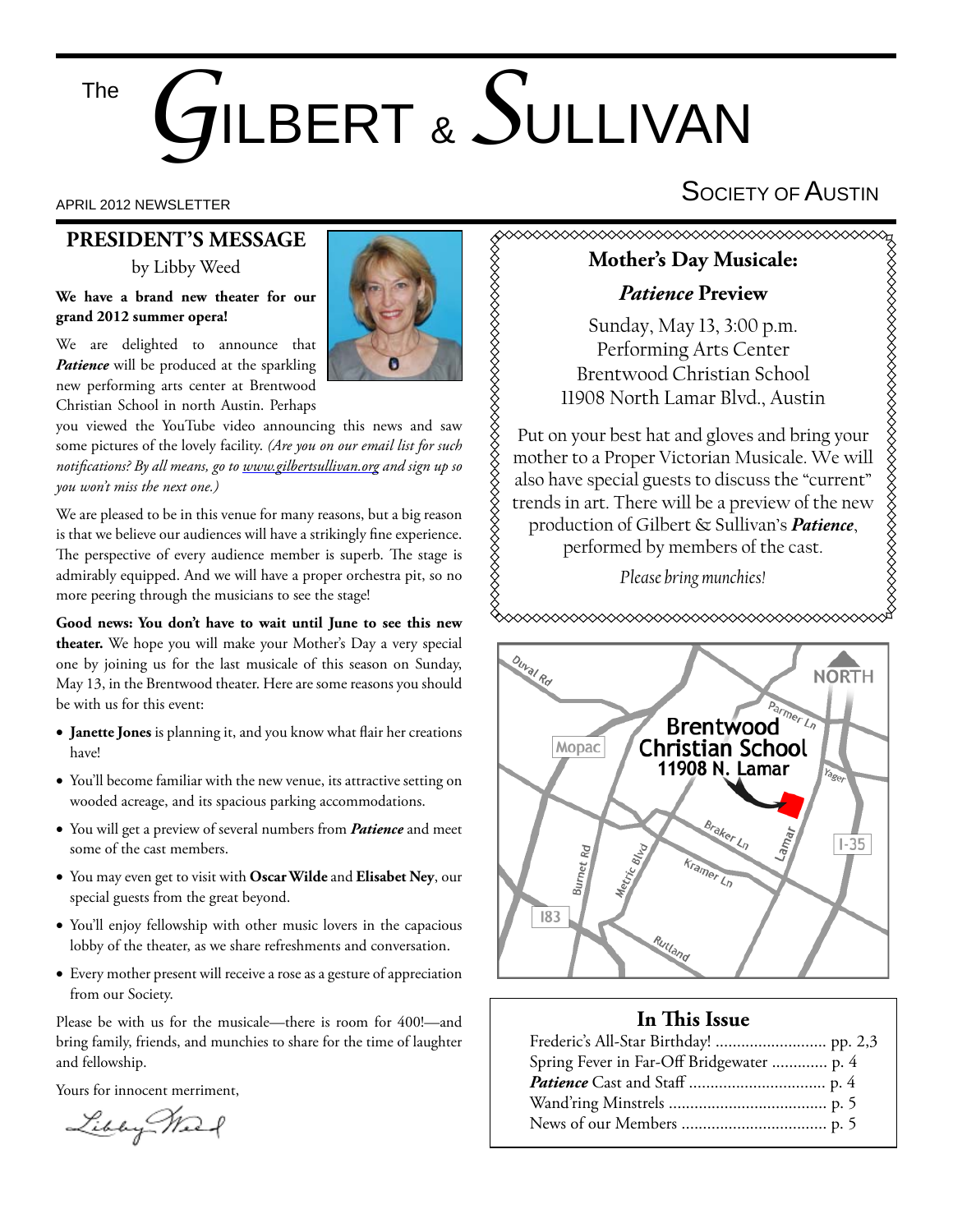#### **Frederic's All-Star Birthday! by Reba Gillman**



Frederic's Birthday—a joyous occasion! Leap Day—of course it's special. On Sunday afternoon, February 26, more than 170 people gathered at Saint Matthew's Episcopal Church to celebrate happily with singers from past G&S productions who haven't been singing with us recently. **Janette Jones** did a vigorously creative job assembling the familiar music, and giving each of our uniquely talented stars the best

music to remind us of their skills. There was dialog when it brought the scene alive, and explanations when needed. With President **Libby Weed** to greet us all, and our Artistic Director **Ralph MacPhail, Jr.** (we affectionately call him Rafe) to bring back memories and present the show—what enjoyment! What delight!

Rafe's introductory remarks immediately established the tone—old friends, it's not just the show or the music, it's the fellowship. He also confessed to being a "Rafe come lately"-he first came to work with us in 1998, and our first shows were produced more than twenty years earlier. But the level of our productions has gradually increased over the years and notably since 1998 when Rafe and Jeffrey Jones-**Ragona** began their fabulous teamwork. And although many past performers were invited to perform on this occasion, many could not arrange the necessary return to Austin, and only one real "oldtimer" was present to perform: **Katharine Shields**, who played many principal roles in GSSA's earliest years, starting in 1977, and sang in the chorus for Rafe's first Austin *Patience*, back in 1999. **Sam Johnson** opened, singing "When I was a lad," from *H.M.S. Pinafore,* pleased that his wife, Cecily, and two little daughters were in the audience to hear him. Katharine sang "The hours creep on apace," Josephine's big second act aria from *Pinafore*.

**Glay Posch** and **Trey Deason** then sang the duet, "I know a youth" from *Ruddigore*. Glay came to Austin from Houston to sing the role in 2007, and soon became a dear friend. Rafe told us that she had won an award for her Elsie in the Houston G&S Society's production of *The Yeomen of the Guard* at the International G&S Festival in Buxton, England, a few years before. **Meredith Ruduski**, who sang in our choruses, was promoted to Peep-Bo, and then played a romantic and feisty Phyllis in our recent *Iolanthe*, sang "Oh, happy young heart" from *The Sorcerer*. Glay sang "I cannot tell what this love may be" from *Patience*. There followed three pieces from *The Gondoliers*. **Stacey Amorous** sang "When a merry maiden marries," with Karen and Julia, her charming young daughters, sitting up front on the steps while mommy sang and dancing with her at the end. She played Pitti-Sing in the 1998 *Mikado* and Lady Angela in the 1999 *Patience*, and Rafe regretted when she retired to raise her children. Rafe said Jeffrey has always wanted to play either the Captain or Ralph Rackstraw in *Pinafore*, and has never failed to suggest that he could rehearse the cast and help them learn the music, and then train a conductor for the actual production, while he sang a principal role. Rafe said he had always been able to convince Jeffrey that we needed him waving the baton at the helm. Jeffrey did play the part of Luiz in our 1995 production of *The Gondoliers*, with another music director already hired. Jeffrey, playing Luiz, sang two duets with Meredith as Casilda: "Oh rapture, when alone together," and

"There was a time."

Then came *The Mikado*, and old times. Rafe has directed The Mikado three times in Austin, with three different Ko-Ko's, each excellent. **Trey Deason**, the second Ko-Ko, sang "As someday it may happen that a victim must be found, I've got a little list." Rafe remembered his first June in Austin: getting to know us; working with new people; **Ezra Johnson**, a young fellow from San Antonio who showed unusual appreciation and love for Gilbert & Sullivan at auditions and was to sing in the chorus; the planned Ko-Ko dropping out about two and a half weeks before opening night. Panic—that's a huge role. "What were we going to do?" Rafe suggested asking Ezra to play the role. Rafe and Ezra met an hour before rehearsals for him to learn the intricate staging. Rafe says "Not only did he do it, but he was wonderful." Contralto **Debra Mandel,** also from San Antonio, was in the chorus, and was the cover for Janette Jones as Katisha; she and Ezra got acquainted during the rehearsals, announced their engagement shortly after *The Mikado* closed, and married the following year. They are the proud parents of Aurora and Isobel, whom they brought along to our festivities. Debra sang Katisha's moving second act aria, "Alone, and yet alive," followed by Ezra as the frantic Ko-Ko singing "On a tree by a river," which is better known as "Willow, tit-willow," in which he successfully woos the fearsome Katisha, which he must do to save his life. Katisha asks "And you won't hate me because I'm just a teeny weeny wee bit bloodthirsty, will you?" Then both sing "There is beauty in the bellow of the blast … If that is so, sing derry down derry! It's evident very, our tastes are one."

And finally, *The Pirates of Penzance*, and Frederic, the birthday boy: **Dan Girardot** singing "Oh, is there not one maiden breast," with Mabel, **Carol Brown**, responding with enthusiastic coloratura, "Poor wand'ring one," going on to "Take any heart–take mine!" and finally "Stay, Frederic, stay ... Ah, leave me not to pine Alone and desolate, …" Carol and Dan singing together—the sad result of that Leap Day birthday. Dan was double cast as Frederic in our 1996 production. He played Nanki-Poo in our 1998 *Mikado* and Ralph Rackstaw in our 2000 *Pinafore*. Carol was Mabel in our 2008 *Pirates*.

Rafe ended with some thoughts: "One of the strengths of the Gilbert & Sullivan Society of Austin is that the group is always looking ahead: to the next show, the next musicale, and (for some of us) the next Newsletter. Another strength of any group is a firm foundation-a foundation not only of leadership and past accomplishments, but also of past shared experiences—and friendships. Our productions through the years have showcased remarkable talents, some of the best of which we've heard from this afternoon."

Rafe asked that we thank again the performers, and Janette Jones who produced the program. He asked that we thank **Martha Dudgeon**, who accompanied most of the singers, and **Mary Parse**, who played for Katharine Shields. Sam sang the lead-in to our traditional "Hail, Poetry" (*Pirates*) and led us in "Now to the banquet we press" (*The Sorcerer*). All stood to raise our voices, and then happily repaired to the munchy spread in the lobby. **Pat Turpin** provided the delicious birthday cakes, and all gathered joyously to chat and munch together. It was a wonderful birthday party, and not just for Frederic–it was for us, for all who love Gilbert and Sullivan, who come together to celebrate our performances, our music, and our friendships.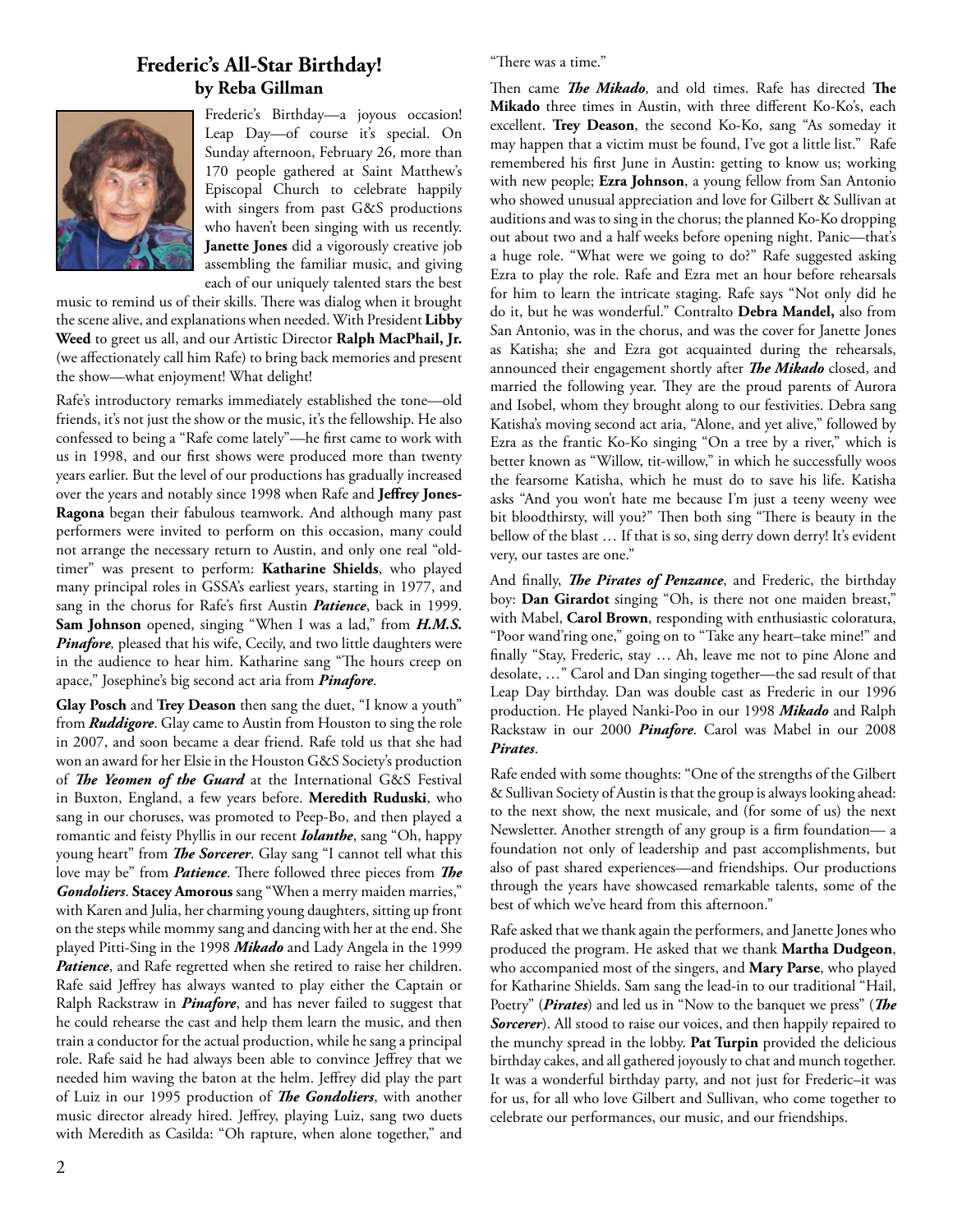## **Frederic's All-Star Birthday** *photos courtesy Steve Schwartzman see more at* **gilbertsullivanaustin.smugmug.com**



*Stacey Amorous and daughters*





*Trey Deason and Glay Posch*



*Meredith Ruduski and Jeff rey Jones-Ragona*



*Dan Girardot and Carol Brown as the birthday boy and his true love, Frederic and Mabel*



*Ezra and Debra Johnson*



*Martha Dudgeon*





The Three Ko-Ko's: *Trey Deason, Arthur DiBianca, and Ezra Johnson Katharine Shields Sam Johnson*

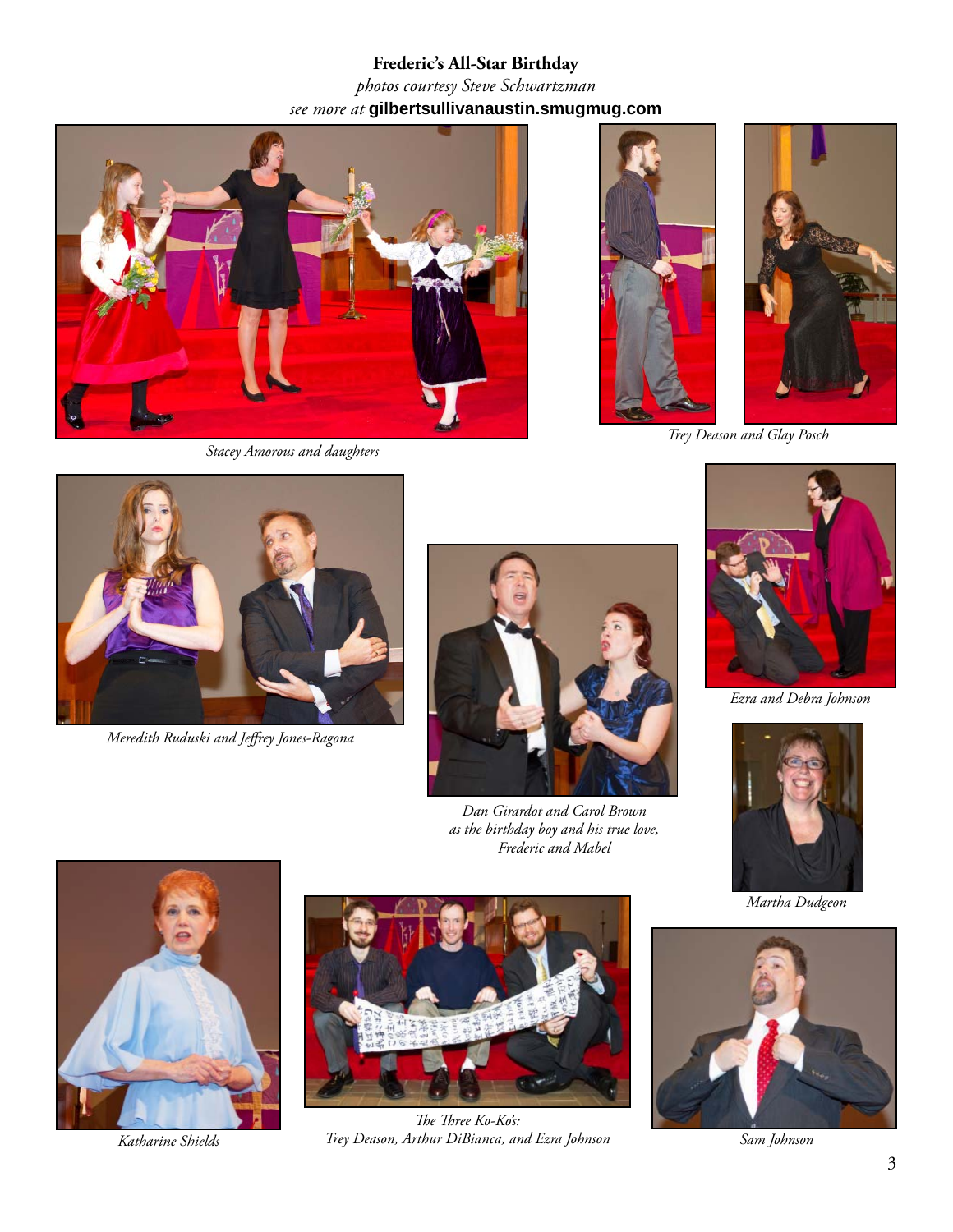#### **Spring Fever in Far-Off Bridgewater**

by Ralph MacPhail, Jr.



Here I sit, in my Gilbert & Sullivan room in Bridgewater, Virginia. The flowers blooming outside my windows (lilacs, daffodils, iris, dogwoods, forsythia) do, indeed, breathe promise of merry sunshine, and also the promise of another trip to Austin—just four weeks from tomorrow (though you're reading this a couple of weeks later).

Work's already begun on *Patience*, of course.

Jeffrey Jones-Ragona and I cast a wonderful roster of actor-singers for this summer's show weeks ago, and his music rehearsals are well under way. President Libby Weed and that incredible GSSA board have been making plans, raising money, organizing publicity, and otherwise preparing to put *Patience* into production—on a brandnew stage, in fact: the one at Brentwood Christian School off North Lamar.

I toured this new facility while in town for auditions in February/ March, and it's a beauty! It's very modern and has what I call a "lima bean (kidney bean?) arrangement" of seats. There are about 400 of them, and they're arranged on a broad arc so that every seat is ideal. And of course it has an orchestra pit, something that Jeffrey and I and many others have been longing for since we left St. Stephen's School in 2004. (The parking for this new theatre is convenient, too.)

Production Manager Bill Hatcher has been in almost daily contact by phone and e-mail, finding props, finalizing the contract with Malabar of Winnipeg, Canada, for our costumes, lining up a strong roster of production personnel, and working on the staging-rehearsal schedule (a huge job, because we try to work around conflicts, call only artists needed, and use everyone's time well).

Jeffrey's contracting the orchestra, David Little's juggling props, costumes, and people in preparation for the photo-shoot—and here I sit, heart in Austin but kept at bay by the set of curious chances that characterize my close-yet-so-far relationship with GSSA.

Other enticing e-mails report that Janette Jones is planning another of her unique musicales, and I'm pleased that I'll be in town for it—and delighted that she's asked me to participate, for I've always wanted to shake hands with Oscar Wilde. . . .

In an earlier column, I quoted Bunthorne's "Let me confess," and I feel another confession coming on: When I sat down to write this, I was planning to explain just *why* I've considered *Patience* one of my favorite Savoy operas for now over forty years. But I have a problem: I've run out of space!

So I've no room to extol Gilbert's wonderful lyrics, comic situations, memorable characters, and satirical send-up of artistic pretension. I've no room to wax eloquently on Sullivan's score, which came early in the collaboration and builds on the English-speaking-world-wide successes of *H.M.S. Pinafore* and *The Pirates of Penzance*: that incredible Act I finale, those quirky duets and trios (and quintet!) of Act II, and Patience's ballad that always makes me feel guilty. (Read the lyric to "Love is a plaintive song" and see why I always think of Alice when I hear it—Alice who lets me run away from home for over a month at a time to indulge my love for these wonderful comic

operas with a company such as GSSA that invariably brings them to the stage with beauty—visual, aural, and emotional—with lots of laughs and perhaps even a tear or two, too.)

But I'm out of space, and besides that my eyes are drawn outside once more on this sunny afternoon. The flowers that bloom in the spring have nothing to do with this case, I suppose, but if I stop here I can go for a little walk, rejoicing in this lovely day in Virginia and anticipating delightful early summer of roses and wine in Texas with friends and colleagues I hold dear.

See you soon!

*--Ralph MacPhail, Jr.*

# *Patience* **Cast and Staff**

Colonel Calverley — **Robert L. Schneider** Major Murgatroyd — **Donald Bayne** Lieut., The Duke of Dunstable — **Wayne Davis** Reginald Bunthorne — **Arthur DiBianca** Archibald Grosvenor — **Holton Johnson** Mr. Bunthorne's Solicitor — **Russell Gregory** The Lady Angela — **Patricia Combs** The Lady Saphir — **Daytha Hulion** The Lady Jane — **Janette Jones**

Patience — **Meredith Ruduski**

Chorus of Rapturous Maidens: **Alice Ames, Leann Fryer, Jasmine Haghighatian, Rosa Harris, Karlyn McCutchan, Jennifer McKenna, Rachael Shaw, Abigail Stokley, Brittany Trinité, Jennifer Tullis, Zendel Hernandez**

Chorus of Dragoon Guards: **Daniel Brookshire, Andy Fleming, David Fontenot, Robert Frost, John Hooker, Mark Long, Jay Michael, Joshua Miller, Spencer Reichman, Mario Silva, Jay Young** 

Artistic Director: **Ralph MacPhail, Jr**. Music Director: **Jeffrey Jones-Ragona** Production Manager: **Bill Hatcher** Stage Manager: **Monica Kurtz** Set Designer: **Ann Marie Gordon** Lighting Designer: **Jennifer Rogers** Costume Coordinator: **Pam Fowler**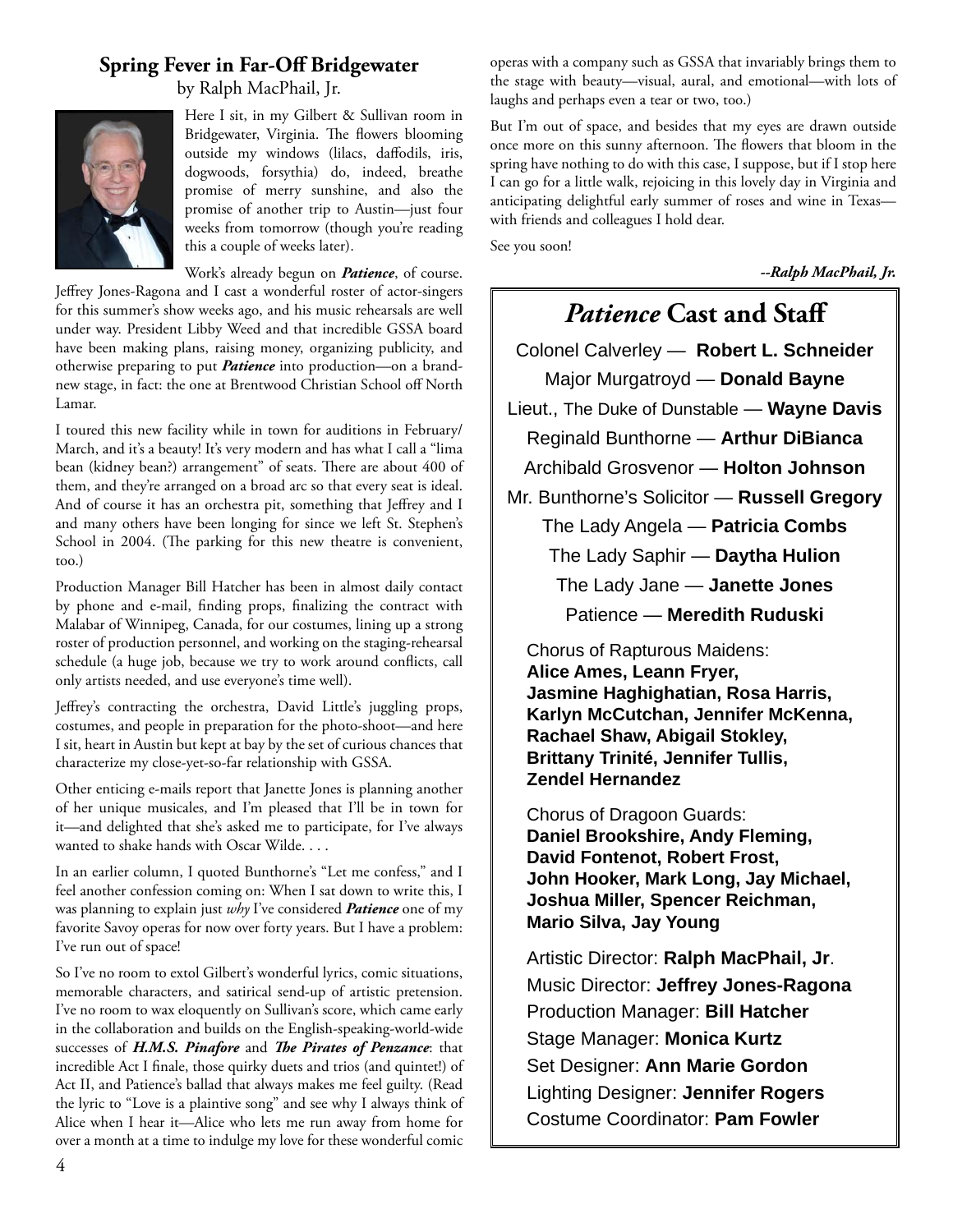| <b>MEMBERSHIP FORM</b> |  |
|------------------------|--|
|------------------------|--|

We encourage you to join our Society. If you are a member, please check your membership renewal on the top of the mailing label. If expired or near expiration, your membership needs to be updated! To correct your address, renew your membership, or become a member, complete this form, and mail it to us with your check, payable to "GSSA," or call to join (512) 472-4772 (GSSA).

Please check a membership category:

| Please check a membership category: | Name                                      |
|-------------------------------------|-------------------------------------------|
| $\Box$ Individual (\$20-\$29)       |                                           |
| $\Box$ Family/Group (\$30-\$49)     |                                           |
| $\Box$ Patron (\$50-\$99)           |                                           |
| Grand Duke or Duchess (\$100-\$249) | Employer                                  |
| $\Box$ Major General (\$250-\$499)  |                                           |
| $\Box$ Pooh-Bah (\$500-\$999)       | I'd like to volunteer. I'm interested in: |
| □ Pirate King (\$1000-\$2499)       |                                           |
| $\Box$ Savoyard (\$2500 & up)       |                                           |
|                                     |                                           |

We are proud to list our members in our programs, but if you would prefer NOT to be listed in our programs, please check here:



*when a crêpe is on its way to your table." Arthur DiBianca, Meredith Ruduski, Donald Bayne, and Pam Fowler at a recent publicity photo shoot for* **Patience**

#### **Wand'ring Minstrels**

The Wand'ring Minstrels entertained an enthusiastic audience at Granite Mesa Nursing Home in Marble Falls on February 28. The Minstrels are going to be featured in a gala concert at the Villa Antonia in Lago Vista, Texas, in January 2013 as part of their Twilight Concert Series.

The Gilbert & Sullivan Society of Austin's Wand'ring Minstrels are ready to entertain for your next event. Have Gilbert and Sullivan tunes performed at your home, party, school, or activity. See our website (**www.gilbertsullivan.org**) for further details.

#### **NEWS of our MEMBERS**

**Claire Vangelisti** and **June Julian,** sopranos and past GSSA principals, and our Lady High Pianist **Martha Dudgeon**, on piano**,**  are among those performing with the Austin Chamber Ensemble at 8 PM on May 18 and 19 at the Westlake United Methodist Church, 1460 Redbud Trail, Austin. The program, entitled "Best of Moonstruck by Movie Music and More," features arias, jazz selections, and instrumental music heard in film, including a set of Dick Hyman's work from "Moonstruck." Tickets are available at NowPlayingAustin.com; call 219-7457 for more information.

June Julian was also the featured singer in a Spotlight on Opera concert: Sing to Love: A Concert for Valentines in mid-February.

We mentioned in our December newsletter that frequent G&S performer **Angela Irving** would be in France on a Rotary Club exchange program for young professionals in March. She has now returned, but you can share her adventures vicariously through her blog (**gse2012france.weebly.com/**).



*Angela writes, "In some ways, you just can't beat sitting by a petite table sipping high quality tea on a really old & small cobblestone street in France, especially* 

One of the many hats worn by GSSA's Music Director Jeffrey Jones-Ragona is that of Artistic Director of the Capital City Men's Chorus (CCMC). He advises us to "Just Go to the Movies." The CCMC pays tribute to new and classic movie themes in a concert on Saturday, May 12, at 7:30 p.m., at St Martin's Lutheran Church (606 West 15th Street, 78701). From lively jazz ("One Note Samba") to broken-heart ballads ("And So It



Goes") to inspiring anthems ("I Know Where I've Been") to the saucy ("42nd Street") to the sublimely silly ("I'm Super, Thanks for Asking!"), the men of the CCMC will take you through some of the most memorable music created for the silver screen. And if that wasn't classy enough, we're throwing in a world premiere, "Embers," by Austin-based composer Karl Logue and poet George Klawitter. Take a break and head on over, you'll be glad you did! Ticket information is at **ccmcaustin.org**, or call 477-SING.